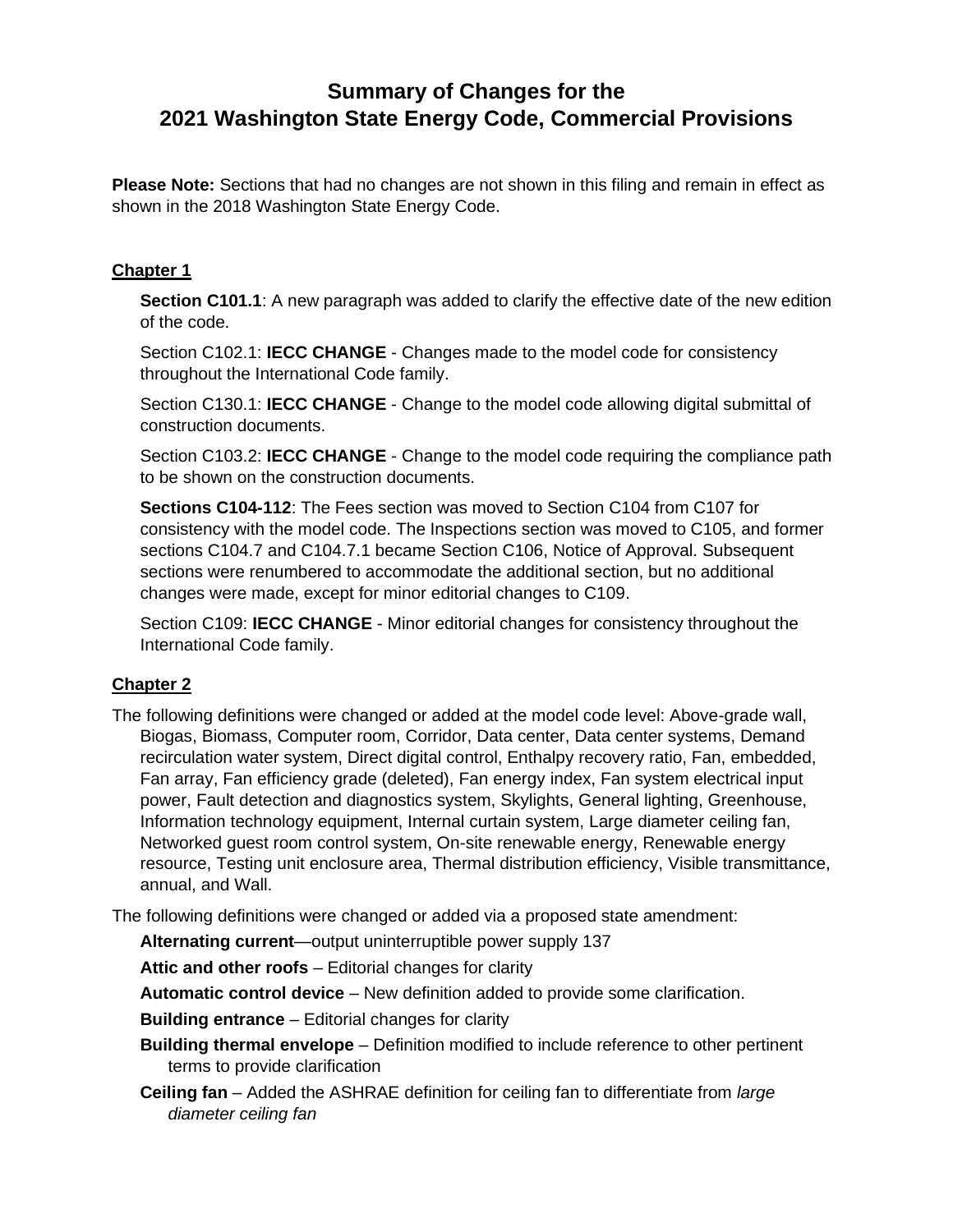- **Commercial boiler** Added definition to coordinate with the changes in Section C403.3.4 and differentiate from *process boiler*
- **Community renewable energy system** One of three terms added to coordinate with the changes in Section C407 on use of renewable energy
- **Compressed air system** One of three terms added to coordinate with new Section C412 regulating compressed air systems
- **Conditioned space** Incorporates language from Seattle clarifying that some spaces used to transfer air are considered conditioned spaces for the purpose of *building thermal envelope* requirements
- **Continuous insulation** Added sentence to coordinate with the allowance of stainless steel fasteners in Table C402.1.3
- **Controlled plant growth environment** Added clarification this only applies if the space is used exclusively for plant production
- **Controlled receptacle** Added definition to clarify intent
- **Dedicated outdoor air system** a general definition of DOAS was added
- **Demand control kitchen ventilation** New term added as part of the changes in Section C403.7.7.1.3.
- **Demand response signal, Demand responsive control** Two new definitions added to support proposed changes to C403.4.1.7 and C404.14 requiring demand responsive controls on water heaters
- **Desiccant dehumidification system** One of three added definitions to support the proposed requirement in Section C403.15 for dehumidification for indoor plant growth
- **Directly owned off-site renewable energy system** One of three terms added to coordinate with the changes in Section C407 on use of renewable energy
- **Door, garage** Clarification added to differentiate garage doors and to coordinate with the change to Table C402.1.4 added line and footnote for garage doors with up to 50% glazing
- **Electrical load coefficient** This term was eliminated as it is no longer referenced in the data center requirements in ASHRAE 90.4
- **Fan electrical input power**, **Fan system**, Fan system, complex, Fan system, exhaust/relief, Fan system, multi-zone variable air volume, Fan system, return, Fan system, single cabinet, Fan system, supply only, Fan system, single-cabinet, and Fan system airflow – all modifications and additions support the revisions to Section C403.8.1 and the new fan power allowance tables
- **Historic buildings** This definition was modified to match the language in the International Energy Conservation Code, which was the work of a collective involving, among others, the AIA and the National Trust of Historic Preservation; the language in Section C501.6 also defaulted back to the base IECC language
- **Integrated HVAC system** One of three added definitions to support the proposed requirement in Section C403.15 for dehumidification for indoor plant growth.5
- **Largest net capacity increment** One of three terms added to coordinate with new Section C412 regulating compressed air systems
- **Low carbon district energy exchange system, Low carbon district heating and cooling or heating only system** – These two terms were added to support the changes in Sections C404 and C407 regulating the utilization of district energy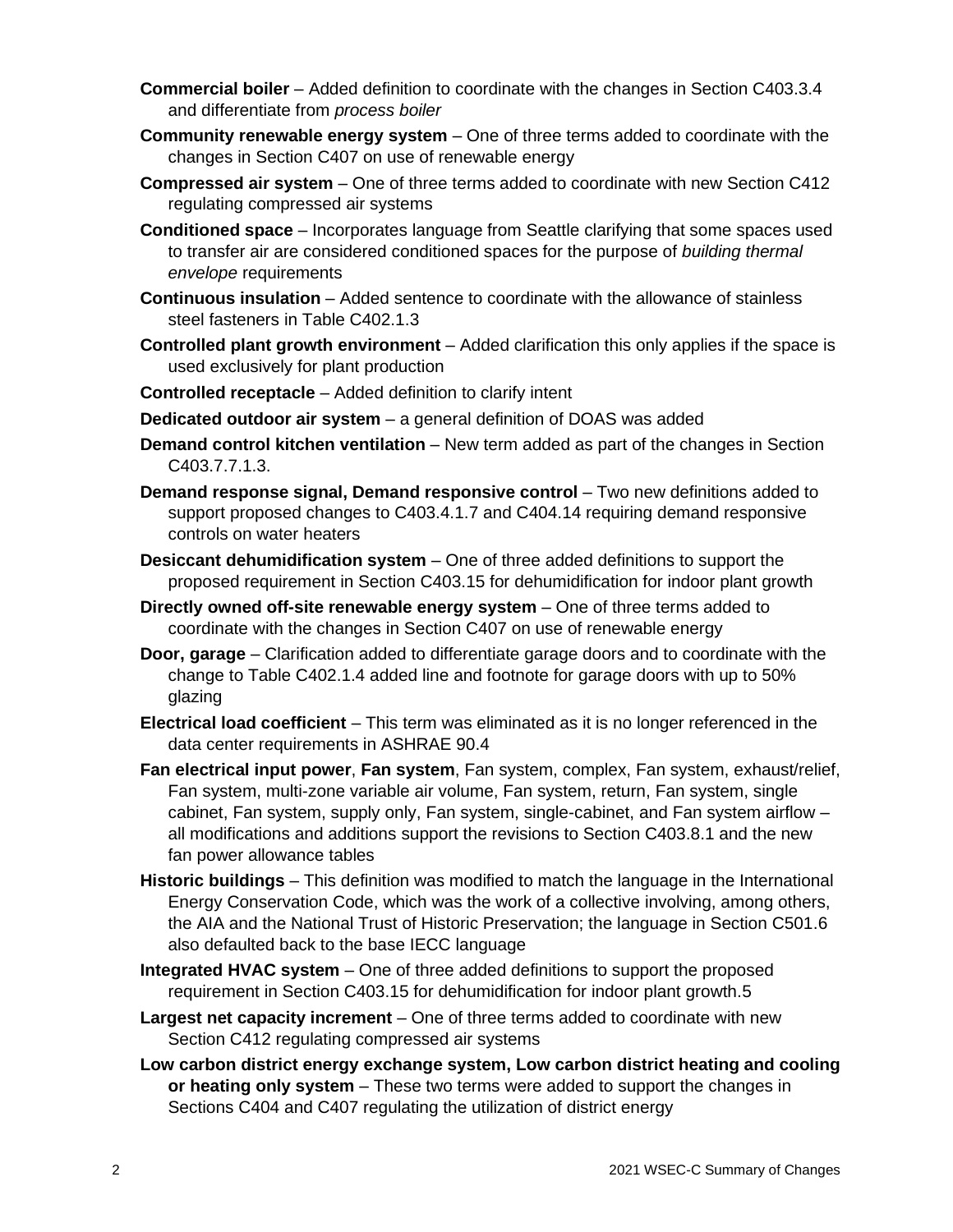- **Luminaire-level lighting control** Clarification that either local or central wireless control is acceptable for LLLC systems.
- **Mass transfer deck slab** Clarification to the existing definition from the Seattle code and corresponds with the change proposed in Table C402.1.3 clarifying how this detail is accounted for in the thermal performance calculations
- **Mechanical room** A definition was added to help clarify the intent of Section C403.5, exception 1
- **Multi-pass** One of the three added definitions to support the proposal for heat pump water heating
- **Photosynthetic photon efficacy** A new definition added to support the plant growth lighting efficiencies in Section C405.3
- **Primary storage** One of three terms added to coordinate with new Section C412 regulating compressed air systems
- **Process boiler** Added definition to coordinate with the changes in Section C403.3.4 and differentiate from *commercial boiler*
- **Renewable power purchase agreement** One of three terms added to coordinate with the changes in Section C407 on use of renewable energy

**Semi-heated space** – Editorial changes to clarify the definition

- **Single-pass** One of the three added definitions to support the proposal for heat pump water heating
- **Solar zone** A new definition added to help clarify the requirements in Section C411
- **Stand-alone dehumidifier** One of three added definitions to support the proposed requirement in Section C403.15 for dehumidification for indoor plant growth.
- **System** A new definition from ASHRAE 90.1 to support and help clarify the requirements in C403.4.11 on when DDC controls are required
- **Temperature maintenance** One of the three added definitions to support the proposal for heat pump water heating
- **Unconditioned space** Definition based on ASHRAE 90.1 to help clarify building thermal envelope requirements

# **Chapter 3**

- Section C303.1.2: **IECC CHANGE** Added guidance on how to identify products that have no R-value markings
- Section C303.1.3: **IECC CHANGE** Clarification on rating and measuring tubular daylighting devices

# **Chapter 4**

Section C401.2: **IECC CHANGE** – Editorial change to label the compliance paths

- Section C401.2.1: The IECC modified this section and made it an exception to C401.2. The WSEC used the modified language but kept it as a subsection for better consistency with the state code
- **Section C401.2.2:** This section was added to pull together all of the sections that reference requirements for process equipment elsewhere in the code.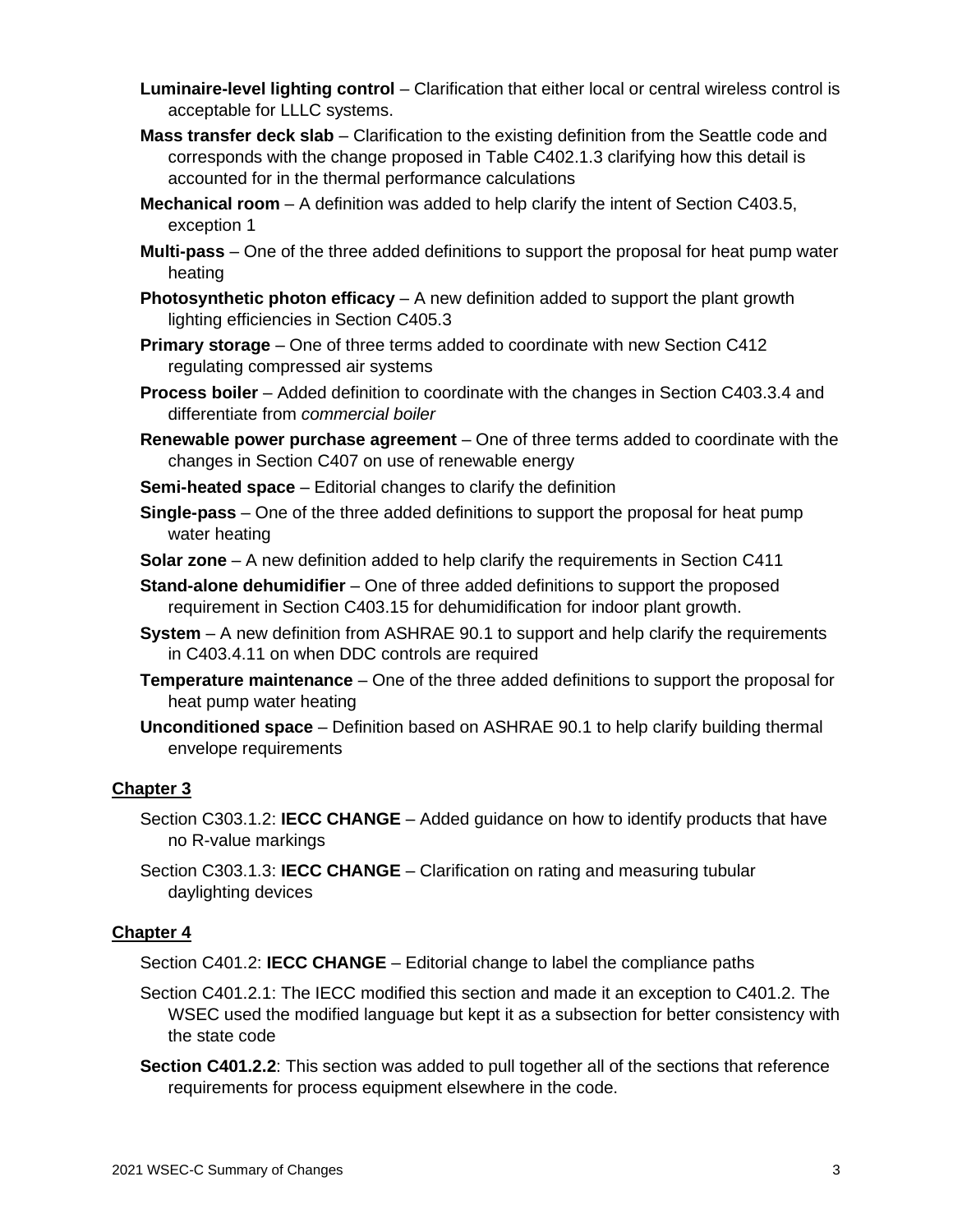Section C401.3: **IECC CHANGE** – This section was added to require a permanent certificate with all pertinent information on the building thermal envelope to be posted, similar to that required by the residential provisions

## Section C402 Envelope

- **Section C402.1.1.1**: This change clarifies that areas must meet the definition of an enclosed space to be considered a low energy building, making it clear that parking garages are not considered low energy buildings
- **Section C402.1.1.2**: The semi-heated building provisions contains several proposed changes. The specification for other than electric resistance heating was removed to clarify that the previously allowed electric infrared heating equipment must also meet the limitations defined for semi-heated spaces. This also provides some clarity for the use of heat pumps with cooling disabled. Clarification is also proposed to specify that fenestration is still required to meet the code and is not considered part of the opaque wall. The term "standard reference" was updated to "baseline building design." The exceptions were modified to correlate with the other changes.
- **Section C402.1.1.3**: Terms within the greenhouse requirements were updated to conform with the new section adopted in the IECC. The table was also updated to the current IECC standards, but retaining the 2018 WSEC value for vertical fenestration.
- **Section C402.1.2**: Editorial correction to item 2 and the citation of the efficiency table was updated to the 2021 IECC revisions; the former Table C403.3.2(2) was split into two separate tables consistent with ASHRAE 90.1
- **Table C402.1.3**: There are two options offered for both opaque thermal envelope tables. Option 1 modifies the mass wall footnote c, limiting the application of the exception single wythe concrete block walls exposed on both sides. Option 2 removes the exception.

Other changes in this section (in both options) include increases in various R-values (**IECC CHANGE**), moving the opaque door requirement to Table C402.1.4, and adding a footnote to the mass transfer deck slab edge row stating that buildings with this feature must use the component performance method and deleting the table R-value. Footnote j was modified to include values for stainless steel penetrations. New footnote I adds a maximum area allowed for through-the-wall mechanical equipment using the R-value table.

- Section C402.1.3: **IECC CHANGE** language added to provide guidance on the correct procedure to calculate layered insulation thermal values.
- Sections C402.1.4.1-C402.1.4.1.2: **IECC CHANGE** New sections to clarify the use of area weighted average U-factor option.
- **Section C402.1.4.3**: New section requires heat loss for PTAC, PTHP and other through-wall mechanical equipment to be calculated as part of the envelope using the U-factor compliance method.
- **Table C402.1.4**: There are two options offered for both opaque thermal envelope tables. Option 1 modifies the mass wall footnote d, limiting the application of the exception single wythe concrete block walls exposed on both sides. Option 2 removes the exception.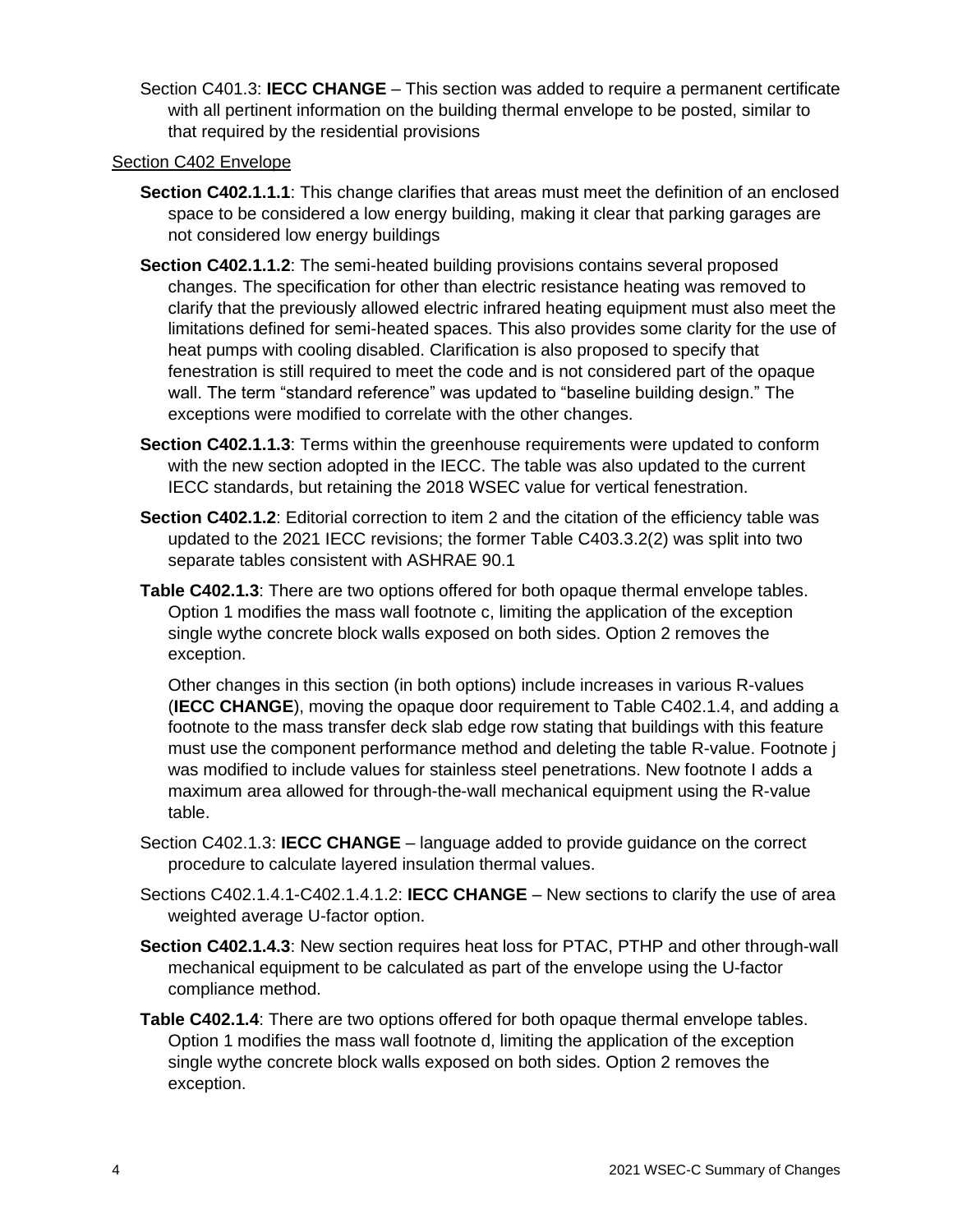Other changes in this section (in both options) include increases in various U-factors (**IECC CHANGE**), moving the opaque door requirement from Table C402.1.3, adding a new line for garage doors with glazing between 14 and 50%, and adding a footnote to the mass transfer deck slab edge row on how to address the detail using the component performance method. A footnote is also added referencing Section C402.1.4.3 for through the wall PTACs and similar mechanical equipment.

**Section C402.1.5.1:** Editorial change, adding a reference to F-factors into the paragraph.

### **Section C402.2**: Editorial changes.

- Sections C402.2.1-C402.2.1.4: **IECC CHANGE** The continuous insulation sentence was moved from this section to new section C402.1.4.1.2. Exception 1 was deleted and addressed in new section C402.2.1.1 with less confusing language. Other new subsections provide guidance on various roof insulation details with content reorganized and renumbered.
- **Section C402.2.2**: Above grade walls section was just renumbered, no change.
- **Section C402**.**2.3:** Floors section (and above grade walls) was just renumbered, no change.
- **Section C402**.**2.6**: Slab on grade section (and below grade walls) was renumbered, with some editorial changes for clarity coming from IECC changes.
- **Section C402.2.5**: Below grade walls section (and floors) was renumbered with no changes.
- **Section C402**.**2.6**: Insulation of radiant heating systems (and slab on grade perimeter insulation) was renumbered with no changes.
- **Section C402.2.7**: Airspaces has some editorial changes for clarity.
- **Sections C402**.**2.8, C402.2.9:** New sections to provide guidance on control of thermal bridging at concrete balconies (C402.2.8) and fenestration frames (C402.2.9).
- **Section C402.4: Corrected reference.**
- **Table C402.4**: Window U-factors are reduced, a U-factor is added for operable windows under "…all others." Window orientation has been changed to fixed and operable to align with the IECC, and the footnote struck.
- **Section C402.4.1.1.2:** The high performance fenestration U-factors were decreased and the SHGC adjusted to correlate with the new values in Table C402.4.
- **Section C402.4.2:** The minimum skylight area was amended to better match the ASHRAE 90.1 language and requires skylights in any space under a roof that meets the criteria, not just single story spaces.

**Section C402.4.2.1:** Editorial change.

- **Section C402.4.2.2:** Adds tubular daylighting devices to the skylight exception.
- **Section C402.4.2.3:** Editorial change.
- **Section C402.4.4:** For the 2021 edition, the IECC turned this into three subsections and divided the door types between the two envelope tables. To match the changes in the WSEC moving all of the door types into Table C402.1.4, this was edited back into one section and simplified.
- **Section C402.**5.1: Editorial changes for clarity.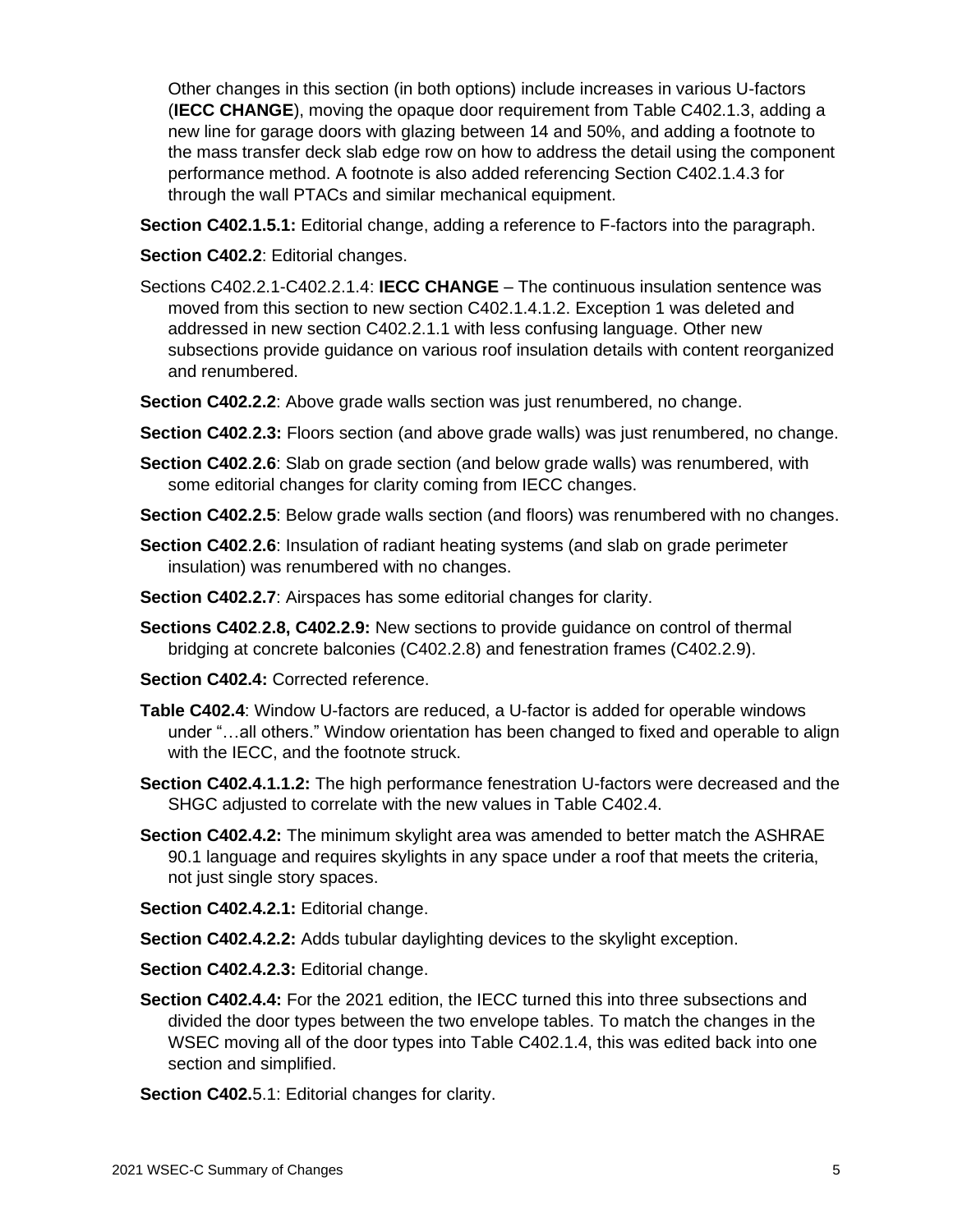- **Section C402.5.1.2-C402.5.3**: The IECC changed the model code to require air barrier testing, as has been required by the WSEC for the last few code cycles. The new language was further modified to conform to existing WSEC requirements. The existing WSEC exception allowing up to 0.30 cfm per square foot leakage with corrective action is deleted and testing must not exceed the 0.25 cfm per square foot rate.
- **Section C402.5.4:** Editorial section corrections.
- **Section C402.5.5**: Renumbered; and the duct insulation value in 2.5 was increased to match the requirement in Section C403.10.1.1.
- **Sections C402.5.6-C402.5.8**: Renumbered only, no changes.
- **Section C402**.**5.9**: Renumbered; new exception to exempt doors accessing only outdoor seating areas.
- **Section C402**.**5.10**: Renumbered, no changes.
- **Section C402.5.11:** The IECC added a section requiring operable openings to be interlocked with the HVAC system. The language was modified to correlate with the existing WSEC requirement in Section C403.4.1.6.

#### Section C403 Mechanical

- **Section C403.1**: The exception was revised to correlate with the change made to **Section C401.2.2** to more clearly show which code provisions applied to process equipment.
- **Section C403**.**1.1**: The HVAC TSPR section was modified to include residential occupancies and provides clarifications based on interpretation questions. An exception was also added for HVAC systems connected to a low-carbon district energy exchange system.
- **Section C403.1.3**: The requirements for data centers were revised for consistency with the most recent requirements of ASHRAE 90.4. There is no longer a need to modify the inputs.
- **Section C403.1.4:** A new section is added to disallow the use of electric resistance and fossil fuel-fired heating equipment, except for small loads and as supplemental heating, and for fossil fuel auxiliary heat in climate zone 5 under certain conditions.
- **Section C403.2.1:** Clarifications were made to the zone isolation requirements for ease of use and understanding.
- **Section C403.2.2.1:** Clarification was added in Exceptions 1 and 2, and a fifth exception was added to allow overventilation for indoor air quality with efficiency energy recovery ventilation.
- Section C403.2.3: **IECC CHANGE** New section/requirement for fault detection and diagnostics in new buildings over 100,000 square feet, except residential occupancies, to reduce efficiency degradation of the HVAC system.
- **Section C403.2.4:** Renumbered, and the threshold for variable speed drive requirements was decreased from 7.5 hp to 5.0 hp.
- **Tables C403.3.2(1)A through (12)** (2018 Code) were reordered and reorganized into Tables C403.3.2(1) through (15) (2021 Code). They were moved to fall into correct numerical order within the WAC (WAC 51-11C-40332X rather than 51-11C-40323X).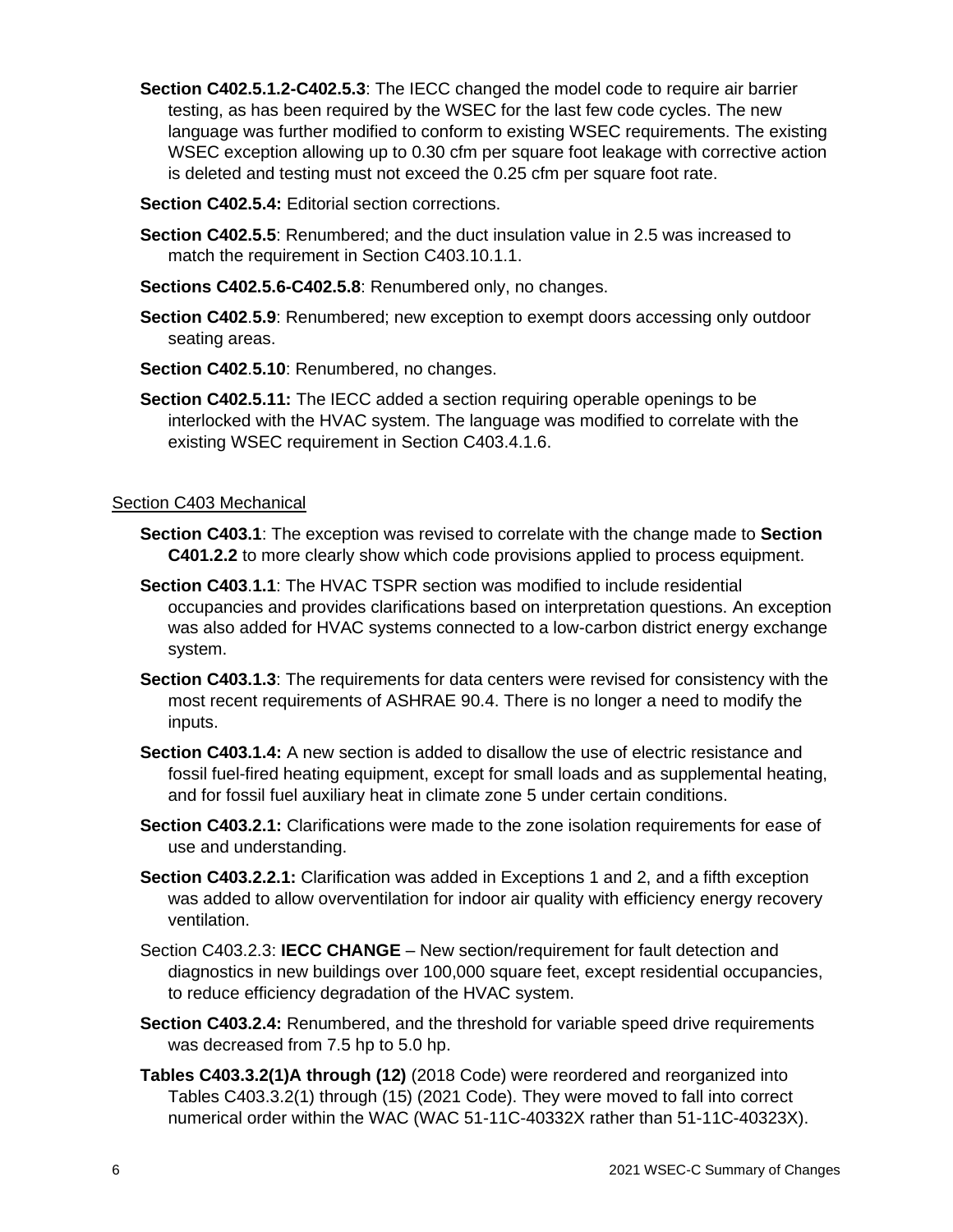ICC reorganized the tables to be more in line with the ASHRAE 90.1 order and content, and the footnotes now point to the corresponding ASHRAE table number. Where appropriate, the tables were updated to the latest federal standards.

- Section C403.3.2: **ICC CHANGE** This section was updated in conjunction with the change in efficiency table numbering.
- **Section C403.3.2.1/C403.3.2.2–** These sections were broken out of Section C403.3.2, with gas-fired and oil-fired furnaces and high-capacity cooling equipment becoming new subsections. C403.3.2.2 also includes text previously codified as C403.6.7, moving it into the equipment selection section where it more logically belongs.
- **Section C403.3.2.3**: This section was renumbered to accommodate the two new subsections above.
- Section C403.3.2.4/C403.3.2.5: **IECC CHANGE –** This section was updated by ICC to coordinate with the efficiency table extract from ASHRAE 90.1. Renumbered to coordinate with the reformat of Section C403.3.2.
- **Section C403.3.2.6:** Requires packaged and split systems providing heating and cooling, or cooling only, to be heat pumps. The requirement previously applied to packaged systems with both heating and cooling.
- **Section C403.3.4 through C403.3.4.4:** New sections with criteria for combustion air controls and minimum stake gas oxygen concentration levels for boiler systems, applicable to building and process boilers. Also adds associated definitions.
- **Section C403.3.4.5 through C403.3.4.5.2:** Adds requirements from ASHRAE 90.1 for high capacity gas-fired hot water boiler systems to have condensing boilers.
- **Section C403.3.5:** Updates the language and reformats the heat/energy recovery requirements with DOAS to improve clarity. It also provides a calculation procedure for watts per cfm and clarifies which fans are required to be included in this calculation. Also adds a definition of DOAS.
- **Section C403.3.5.1/C403.3.5.2:** Increase the ERV effectiveness to 60 percent enthalpy recovery effectiveness or 68 percent minimum sensible recovery effectiveness, from the previous values of 50/60 percent. The exception is also limited to 650 square feet, with a smaller allowance for occupant load. Clarifies the application of the demand control ventilation exception to the requirement for energy recovery with DOAS. Incorporates the AHRI 1060 calculation for sensible recovery effectiveness.
- **Section C403.3.5.5**: New section adding requirements for supplemental heating and cooling capacity sizing and control requirements in DOAS.
- **Section C403.3.5.6**: Editorial changes for clarity.
- **Section C403**.**3.6**: Clarification of requirements, with a reference back to the new AHRI calculation for sensible recovery effectiveness and an exception added to allow HVI 920 as an alternate for residential and light commercial H/ERVs.
- **Section C403.3.7:** A new section and table are added to incorporate requirements from ASHRAE 90.1 limiting the flow rate in critical circuits of hydronic systems to minimize flow resistance.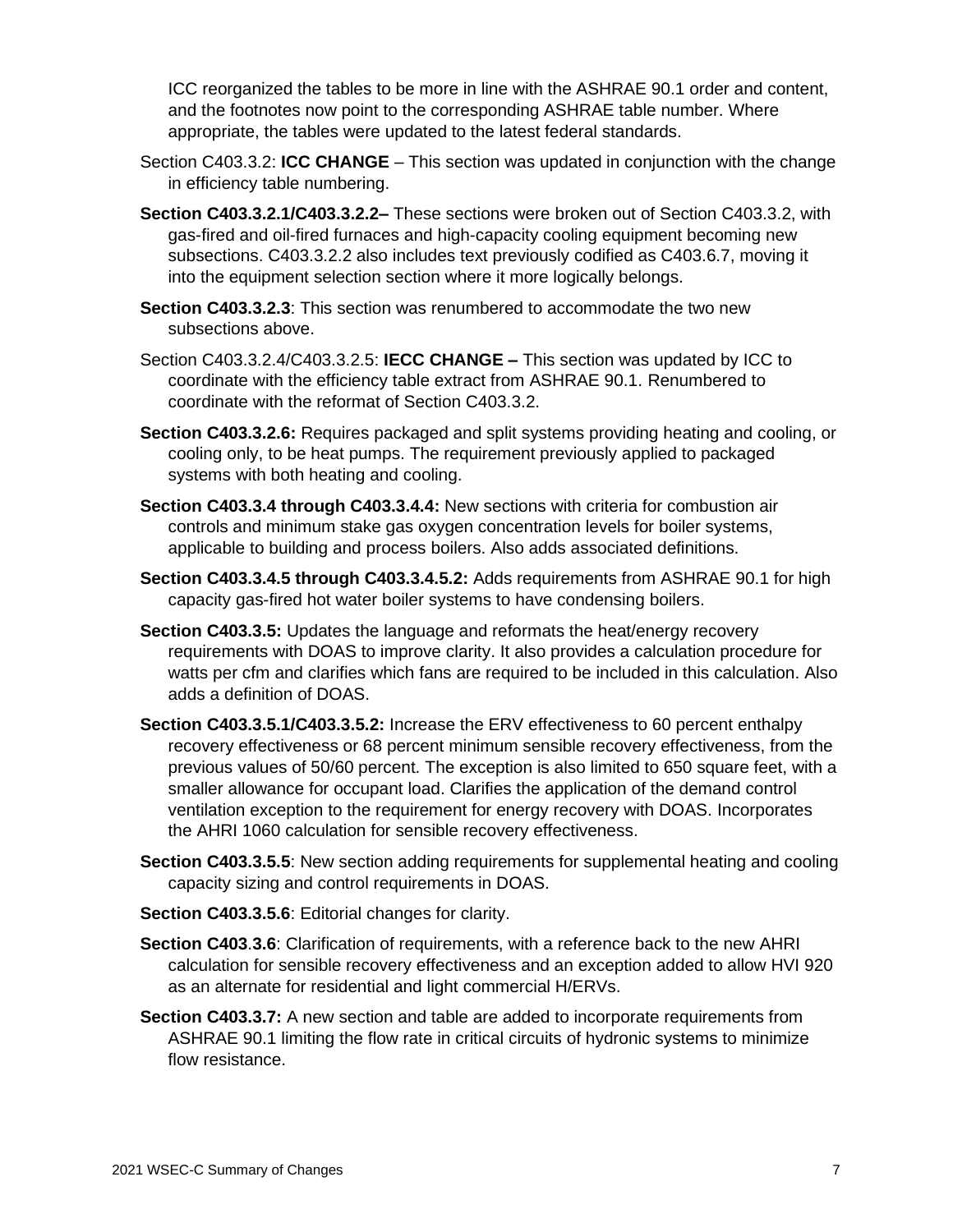- **Section C403.3.8/C403.3.8.1/C403.3.8.3:** A new section is added based on ASHRAE 90.1 to require minimum temperature difference for hydronic coils for increased pump efficiency and primary equipment efficiency.
- **Section C403.4.1:** Exception 2 was rewritten for clarity.
- **Section C403.4.1.1**: The exception for supplemental heat in PTHPs was revised to correlate with the new requirement in Section C403.3.2.4 to require a heat pump with defrost and the ability to operate in heat pump mode whenever the air temperature is over 25 degrees and the unit is not in defrost.
- **Section C403.4.1.4:** Editorial change to the title to correlate with section content.
- **Section C403.4.1.6:** Correlation language with the new IECC scoping for operable opening interlocks in Section C402.5.11.
- **Section C403.4.1.7:** Adds a requirement for demand responsive controls for thermostats in all buildings except health care and assisted living. It does not require participation in any demand response programs.
- Section C403.4.2.3: **IECC CHANGE** ICC added language regulating automatic stop controls using language nearly identical to the existing WSEC language. A few correlating changes were made to mirror the ICC language.
- **Section C403.4.4:** An exception was added to the part load controls for hydronic systems with thermal energy storage.
- **Section C403.4.11.1:** Correlation with the new requirement in Section C406 for load management.
- **Section C403.4.11.2/C403.4.11.3**: Editorial changes.
- **Section C403.4.11.4:** Clarify that, for example, standalone mini-split heat pump and PTHPs installed in a residential apartment building that have no need for an interface between each other require a central DDC system. This change would require water source heat pumps or water source VRF systems (for example) that are part of a central system to have central DDC Controls. Correlating definitions from 90.1-2019 were also added to Chapter 2.
- **Section C403.4.12:** Requires pressure independent control valves where the flow rate over coils is over 5 gallons per minute.
- **Section C403.5:** Exception 1 for Economizers clarifies that it is for other than Group R-2 occupancies. Exception 5 was modified to clarify that the supply fan is not required to be installed outside the building thermal envelope. The equipment efficiency table references throughout have been updated.

Section C403.5.5: **IECC CHANGE** – Updated references to the equipment efficiency tables.

**Section C403.6.1:** Editorial change.

Section C403.6.4: **IECC CHANGE** – Specific requirements related to dehumidification control interaction are added to clarify requirements for supply air temperature reset.

**Section C403.6.7** was moved to C403.3.2.2.

**Section C403.6.10**: Editorial changes to correlate with the fan system updates in Section C403.8.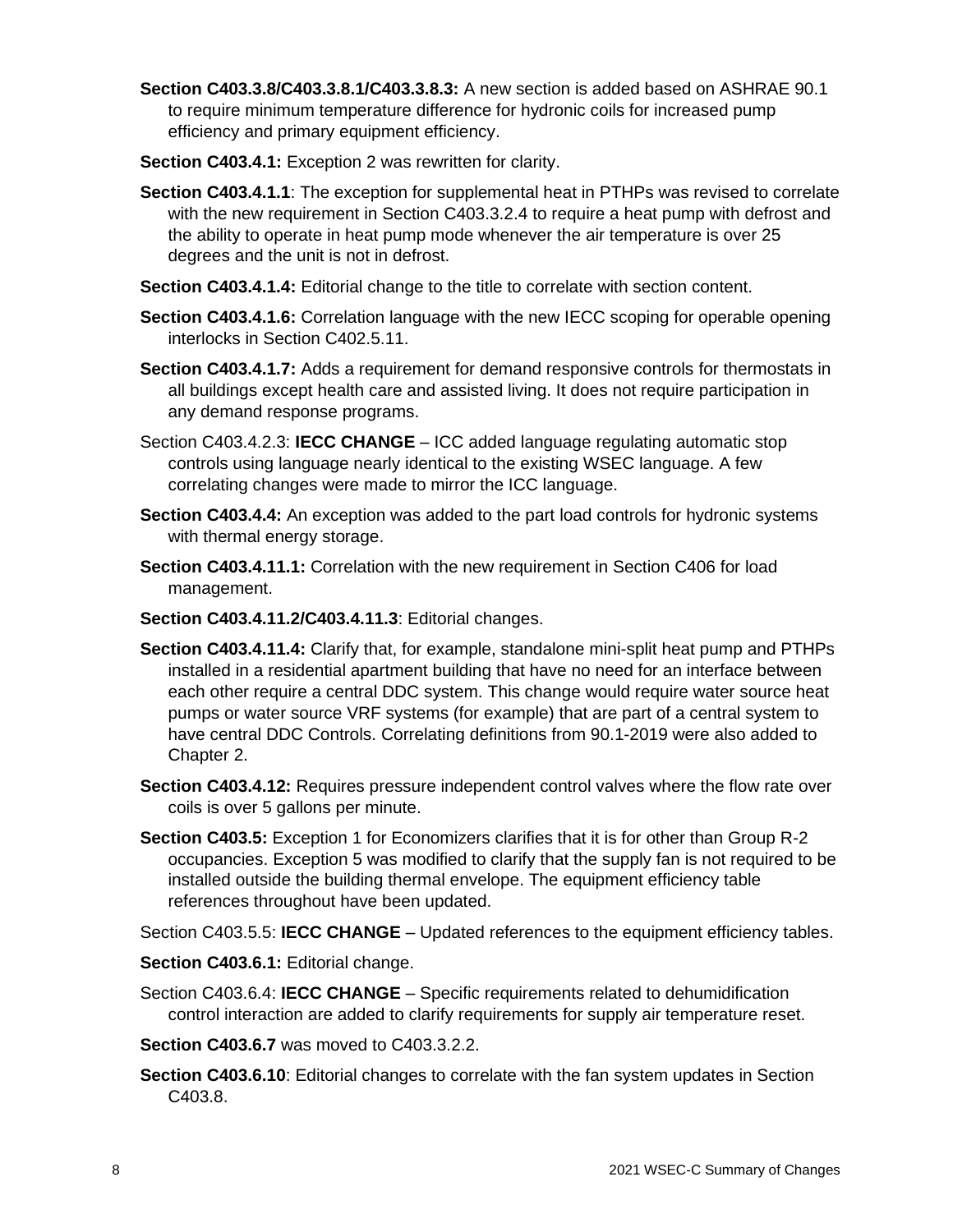- **Section C403.7.1 through C403.7.1.2**: The demand control ventilation section is reformatted. The energy recovery exception is removed, and the various thresholds are reduced. Gas sensors are required in spaces and systems required to have VSD control.
- **Section C403.7.3:** Coordinating modifications to the sizing and control requirements for DOAS heating and cooling in Section C403.3.5.5.
- Section C403.7.4.1: **IECC CHANGE** Clarifications of requirements for guest room temperature control.
- **Section C403.7.4.2:** Changes the threshold of when HVAC controls shut off in an occupied guest room from 30 minutes to 20 minutes.
- **Section C403.7.5**: Clarifies that the requirements include repair garaged and require variable frequency drives on all fan motors 5 hp and greater.
- **Section C403.7.5.1:** Clarify that the function of the ventilation system shall be activated by the sensors.
- **Section C403.7.5.2:** Exception is removed to correlate with the mechanical code requirements for parking garage ventilation.
- **Section C403.7.6 through C403.7.6.2:** The IECC language was modified to align with the ASHRAE 90.1 requirements for energy recovery ventilation, including breaking it out into dwelling unit and other than dwelling unit requirements. This language was integrated into the WSEC language, retaining the Group R-2 designation. This proposal increases the enthalpy recovery ratio from 50 to 60 percent for other than R-2 occupancies.
- **Section C403.7.7.1.3**: Requires demand control kitchen ventilation on hoods over 2,000 cfm and clarifies the existing language. An associated definition for demand control kitchen ventilation was added in Chapter 2.
- Section C403.7.8.1: **IECC CHANGE –** Under exception 2, the allowance for gravity dampers was reduced from a design capacity of 400 cfm to 300 cfm.
- **Section C403.8**: The requirement for Group R exhaust fans to comply with efficacy requirements was changed to all low capacity ventilation fans.
- **Section C403.8.1 through C403.8.4 (and associated tables):** Updates the approach to fan power limitations and aligns with the Title 24 method. It also moves the threshold down to cover smaller nameplate HP fans. Group R exhaust fans were switched to low capacity ventilation fans—fans with motors less than 1/12 hp. Associated definitions related to fan systems were also added to Chapter 2, and a correlating change was made to Section C503.4.

Section C403**.**8.6: **IECC CHANGE –** Added testing standards for large-diameter ceiling fans.

Section C403.9.1: **IECC CHANGE** – Editorial; updating efficiency table references.

**Section C403.9.2.1/C403.9.2.4:** Editorial; clarification of title to match section content.

- **Section C403.9.2.2**: Editorial; language clarification for steam condensate systems.
- **Section C403.10.1.1:** Editorial changes to the duct requirements. Updating the section title to match the section content. Content broken into paragraphs for clarity. Exception 2 was deleted as it conflicted with other duct insulation requirements.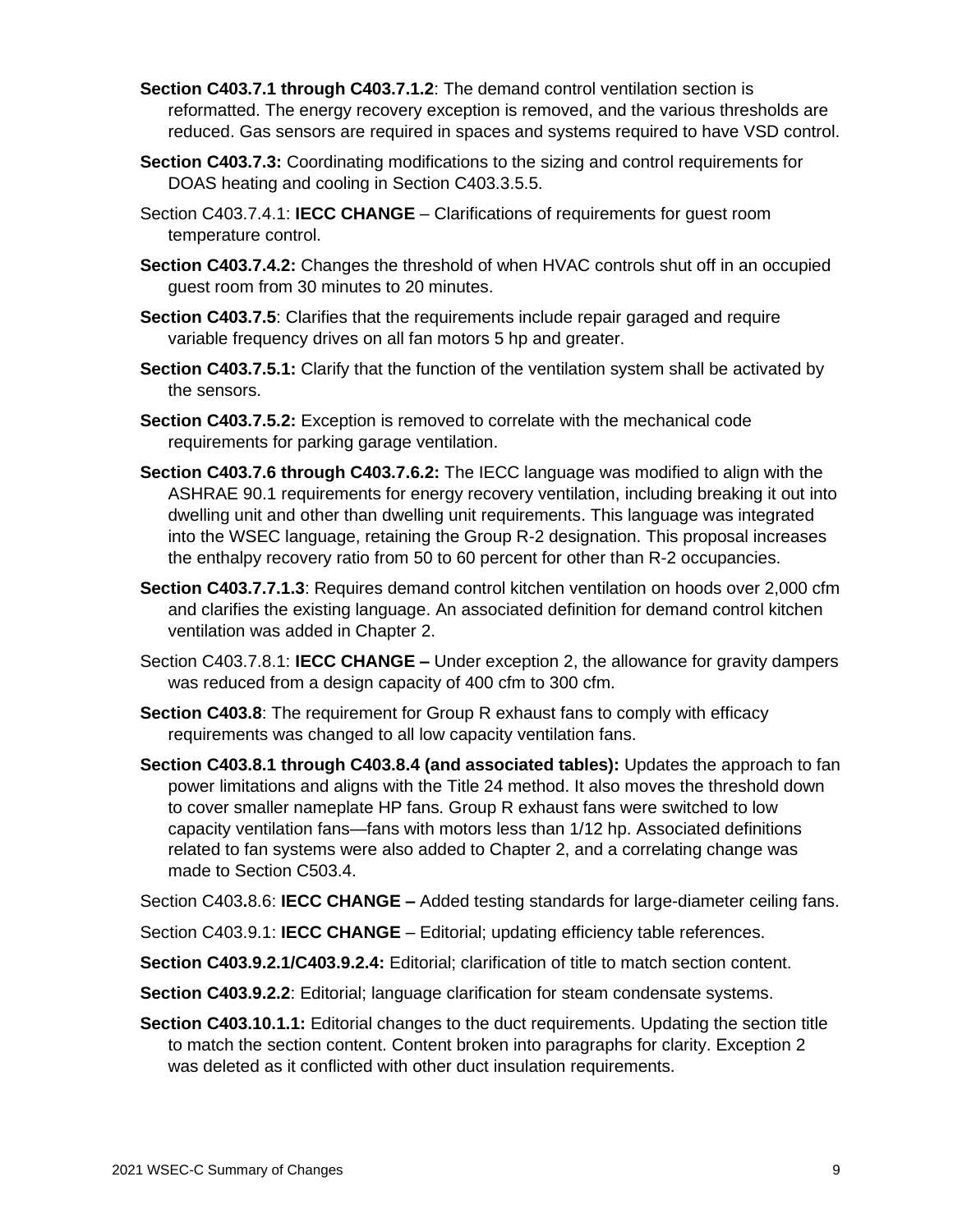- Section C403.10.1.2: **IECC CHANGE** New requirement for underground ducts using thermal distribution efficiency to be listed and labeled with such. A definition for TDE was also added to Chapter 2.
- **Section C403.10.2:** Clarifications added to define terms used in the duct construction sections.
- **Section C403.10.3:** Clarifications on when piping is exempt from the pipe insulation requirements.
- **Section C403.10.3.1:** Clarifications on required protection of pipe insulation exposed to weather.
- **Section C403.10.4**: New section with requirements specific to HVAC system refrigerant piping insulation and protection to differentiate from the general requirements.
- **Section C403.12:** Changing the term "fan system bhp" to "fan power budget" to correlate with the changes in Section C403.8. Efficiency table references are also updated.
- **Section C403.13:** New section with requirements for dehumidification efficiency for indoor growing facilities. (Note: there is a typo in the section number. The CR102 has this as Section C403.15, but coming before C403.14)
- **Section C403.14:** Relocation of the previous Section C403.13, no change.

#### Section C404 Service Water Heating

- **Section C404.1:** An exception is added to correlate with the change in Section C401.2.2. This language was previously located in C401 but is more usefully located within the service water heating section.
- **Section C402.2:** There are two options offered under this section. Two different sets of code change proposal were put forward for public hearing. The Council is seeking testimony on the preferred option:
	- **Option 1**: The existing WSEC requirements for water heaters are updated to reference UEF rather than EF, with updates drawn from ASHRAE 90.1 reflecting the 2017 DOE requirements. An exception to the requirements for high input-rated service water heating systems for systems utilizing district energy was also added.
	- **Option 2:** The existing WSEC language is struck and new language requires heat pump water heating rather than fossil fuel or electric resistance water heating in commercial buildings to provide a reduction in carbon emissions. Exceptions are provided to allow electric resistance heating for hand washing facilities.
- **Table C404.2:** The water heater efficiency table is updated to the most recent federal requirements.
- **Table C404.3.1**: Allows 8 feet of pipe length between circulating pipe and lavatory, instead of just 1 or 2 to permit circulating piping to run in ceiling cavity.
- Section/Table C404.3.2.1: **IECC CHANGE** This adds an allowance to use the internal volume of water distribution tubing as an alternative to using the water volume from Table C404.3.1.

**Section C404.4**: Editorial clarification.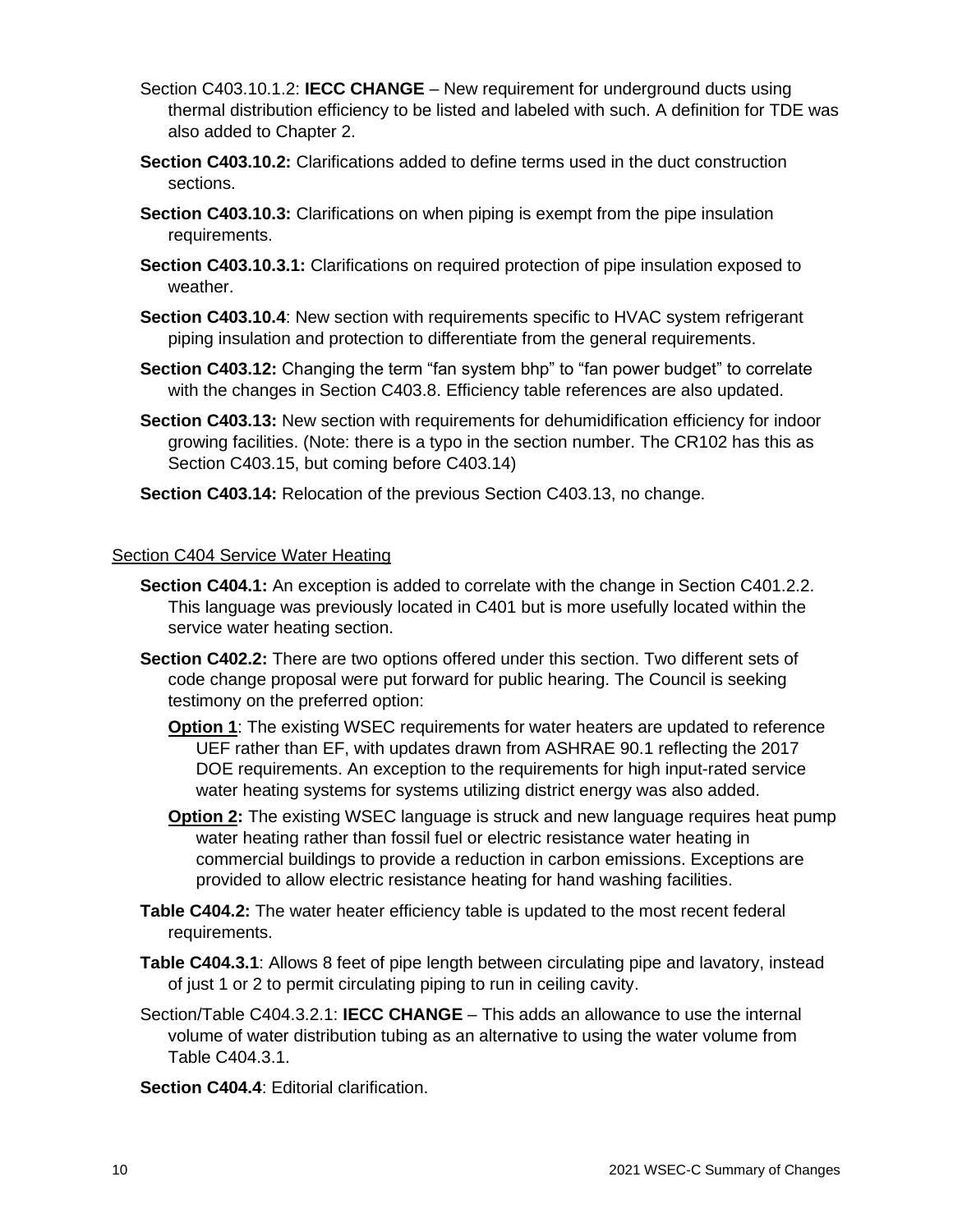- **Section C404.6.1:** Requires thicker insulation for service water heating storage tanks designed for storage temperatures over 130 degrees.
- **Section C404.7**: Correlation change associated with Section C404.2, Option 2.
- **Section C404.7.1 through C404.7.1.3**: Requires ECM motors for all SWH circulation pumps. Require service water circulation systems with multiple risers or zones and variable flow circulation pumps to use self-actuating thermostatic balancing valves. Also, where electronic thermostatic mixing valves are used, configure valves to remain closed or maintain current valve position upon power loss.
- **Section C404.7.3.1**: New section to require thicker insulation for service water system piping in the circulation loop.
- **Section C404.11.1:** Requires heat pump water heaters on heated pools over 2000 gallons.
- **Section C404.14:** New section to add demand response requirements for water heaters between 40 and 120 gallons to provide grid flexibility as a step towards decarbonization.
- **Section C404.15:** Move and renumbering only, no change.

#### Section C405 Lighting & Power

- **Section C405.1/C405.1.1**: The paragraph on dwelling units was deleted to remove conflicts. The IECC added the language on general lighting to set a standard for the lighting control requirements and includes language formerly found in the definition. An exception was added to correlate with the changes in Section 401.2.2 to clarify application to process equipment. The IECC made some simplifying and clarifying changes to C405.1.1.
- **Section C405.2:** The requirements for LLLC were moved to a standalone section as referenced. The exception for uncontrolled egress lighting was reduced from 0.02 to 0.02 watts per square foot.
- **Section C405.2.1:** The CR102 shows text from an early version of the code change proposal, not the one that was ultimately moved forward to public hearing. The intent was to clarify the control requirements for various space types, and library stacks was added to the list. The section should read:

**C405.2.1 Occupant sensor controls.** Occupant sensors shall be installed to control luminaires in the space types listed in Table C405.2.1, and shall comply with the requirements listed in the table.

**Exceptions:** 1. Corridors in manufacturing facilities.

2. General lighting and task lighting in shop and laboratory classrooms.

3. Luminaires that are required to have specific application controls in accordance with

Section C405.2.6 unless specifically required to comply with this section by Section C405.2.6. **TABLE C405.2.1**

#### **OCCUPANT SENSOR COMPLIANCE REQUIREMENTS FOR SPACE TYPES**

| <b>Space Type</b>                     | <b>Comply with Section</b> |
|---------------------------------------|----------------------------|
| Classrooms/lecture/training rooms     | C405.2.1.1                 |
| Conference/meeting/multipurpose rooms | C405.2.1.1                 |
| Copy/print rooms                      | C405.2.1.1                 |
| Lounge/breakrooms                     | C405.2.1.1                 |
| <b>Enclosed offices</b>               | C <sub>405</sub> .2.1.1    |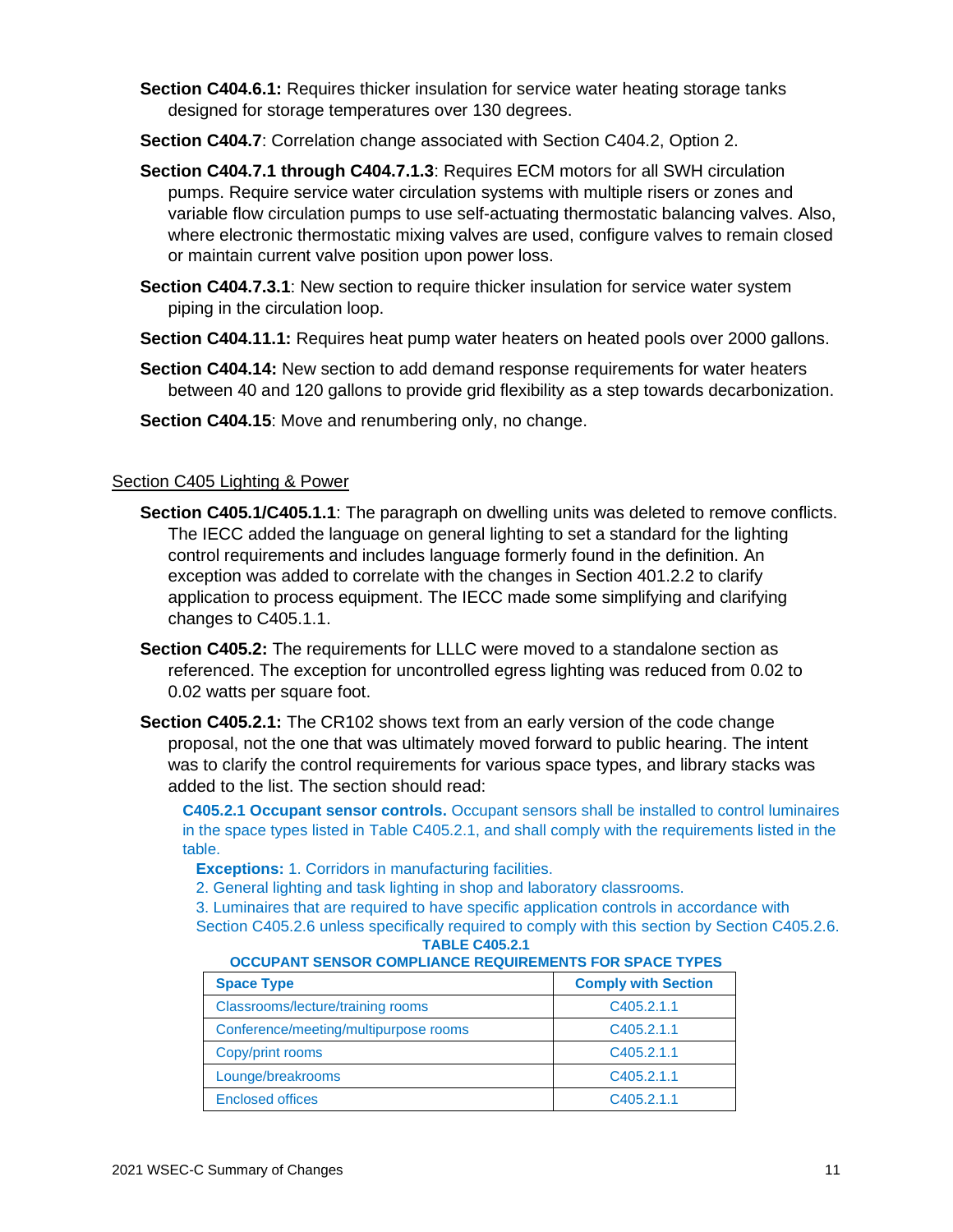| Open plan office areas                                                                                               | C405.2.1.3 |
|----------------------------------------------------------------------------------------------------------------------|------------|
| <b>Restrooms</b>                                                                                                     | C405.2.1.1 |
| Storage rooms                                                                                                        | C405.2.1.1 |
| Locker rooms                                                                                                         | C405.2.1.1 |
| Other spaces 300 square feet (28 m <sup>2</sup> ) or less that<br>are enclosed by floor-to-ceiling height partitions | C405.2.1.1 |
| Warehouse storage areas                                                                                              | C405.2.1.2 |
| <b>Library stacks</b>                                                                                                | C405.2.1.2 |
| <b>Enclosed fire rated stairways</b>                                                                                 | C405.2.1.5 |
| <b>Corridors</b>                                                                                                     | C405.2.1.6 |

**Section C405.2.1.1:** Language is simplified and correlated with the change to C405.2.1.

**Section C405.2.1.2:** Library stacks are added to this section, and the language is clarified.

- **Section C405.2.1.3:** Clarification of lighting function in open office areas. Added requirement for LLLC or digital lighting controls for open office areas larger than 5,000 square feet. (Note: there is a typo in this requirement—it should reference Section C405.2.8, not C405.2.7)
- **Section C405.2.1.4:** This section was deleted to correlate with the changes to Section C405.2.8 to provide control requirements for parking garages equivalent to ASHRAE 90.1.
- Section C405.2.1.6: **IECC CHANGE** Provides uniform occupant sensor control requirements for corridor lighting. An exception is provided for corridors with less than 2 footcandles of lighting.
- **Section C405.2.2:** Clean up of the time switch control requirements correlating to the change in C405.2.1 Exception 3.
- **Section C405.2.3.1**: Rather than being a subsection of manual controls, light reduction controls was moved to C405.2.4.
- Sections C405.2.4/C405.2.4.1: **IECC CHANGE** The light reduction controls section was moved and reformatted, separating out the scoping and technical requirement section.
- **Section C405.2.5:** Daylight responsive controls was renumbered with a few editorial changes. Additionally, the threshold of two lighting fixtures was changed to more than 75 watts of general lighting.
- Section C405.2.5.1: **IECC CHANGE** Specifications were added to ensure controls work together to achieve maximum energy savings.
- **Section C405.2.5.2:** The IECC adopted the primary and secondary daylighting approach for the 2021 code. The WSEC language was modified to align better with the model code language. Rooftop monitors were moved from the toplit zone into the sidelit zone.
- Section C405.2.5.4: **IECC CHANGE** This section adopts the IECC language for establishing daylighting zones in multistory atriums.
- **Section C405.2.6:** Additional lighting controls is renumbered, with some editorial changes. Lighting for plant growth was changed to life support of non-human life forms to cover both plant and animal uses. The language on dwelling unit controls was deleted to eliminate confusion.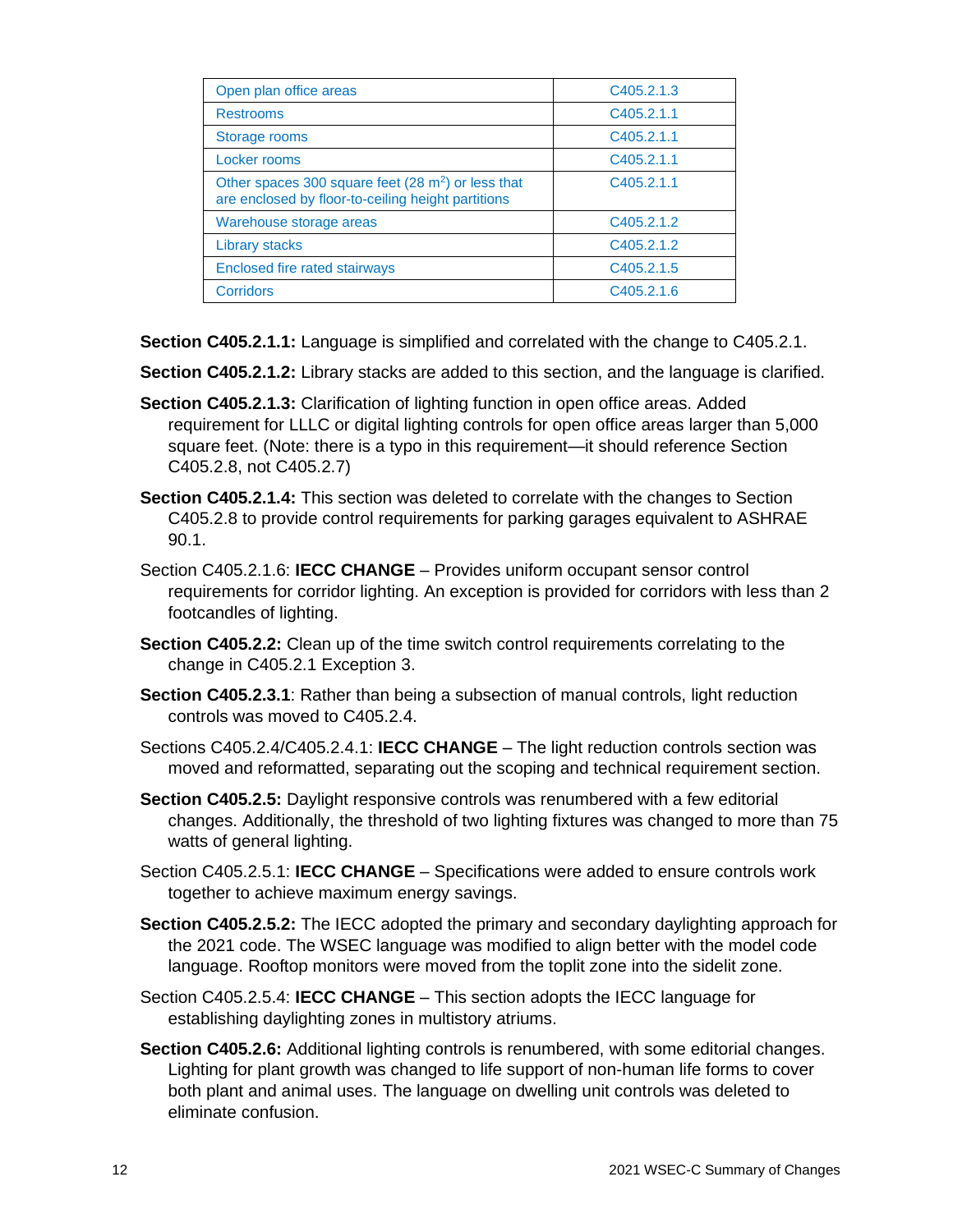**Section C405.2.7**: Renumbered only, no changes.

- **Section C405.2.8:** The LLLC requirements were moved into this section from Section C405.2, and an option for networked lighting was incorporated. Requirements were also added for high end trim.
- **Section C405.2.9:** Exterior lighting controls was renumbered
- **Section C405.2.9.3** The lamp wattages for luminaires required to have activity sensor control was decreased. (Note: there are some errors in the filed text. "all of" in the first sentence should be struck; items 1 and 2 should be reversed with "All other lighting shall" added to the beginning of former item 1. The height in the former item 2 should be 24 feet.)
- **Section C405.2.9.4:** Renumbered only.
- **Section C405.2.10:** Correlation of the parking garage occupant sensor controls with the ASHRAE 90.1 requirements. This section takes the place of former Section C405.2.1.4 requirements for parking garages.
- **Section C405.3:** A new section is added to provide a new metric for lighting for plant growth. The base language is from the 2021 IECC, but the metric is changed to photosynthetic photon efficacy from photon efficiency and the exemption is lowered from 40 kW of lighting load to 10 kW.
- **Section C405.4.1**: Editorial changes to correlate with the new language on general lighting—redundant requirements are removed. A new exception is added for antimicrobial lighting for disinfection.
- **Section C405.4.2**: Clarification is added that when lighting power allowance is being determined for only a portion of a building, the space by space method shall be used.
- **Section C405.4.2.1/C405.4.2.2:** Clarifications on using the building area method and space by space method. Space by space now includes provisions on multi-use spaces.
- **Section C405.4.2.2.1**: Along with changes to the footnotes in Table C405.4.2(2), clarifications and guidance on using the ornamental and display lighting allowance increases.
- **Table C405.4.2(1):** The footnotes are all removed from the table as part of the clarification on lighting in dwelling units.
- **Table C405.4.2(2):** The footnotes are cleaned up, removing all "reserved" footnotes. The footnotes for additional lighting power allowance for display and ornamental lighting are updated. An additional footnote is added for unfinished spaces.
- **Section C405.5.1:** Lowers the threshold for lighting efficacy requirements from 50 watts to 25 watts and simplifies the language.
- **Section C405.5.3:** Updates the exterior lighting tables in response to changes in technology, with an approximate 40 percent reduction across the board.
- Section C405.5.3.1: **IECC CHANGE** Simplification of the additional exterior lighting power language.
- **Tables C405.3(2).C405.5.3(3):** Updates the exterior lighting tables in response to changes in technology, with an approximate 40 percent reduction across the board.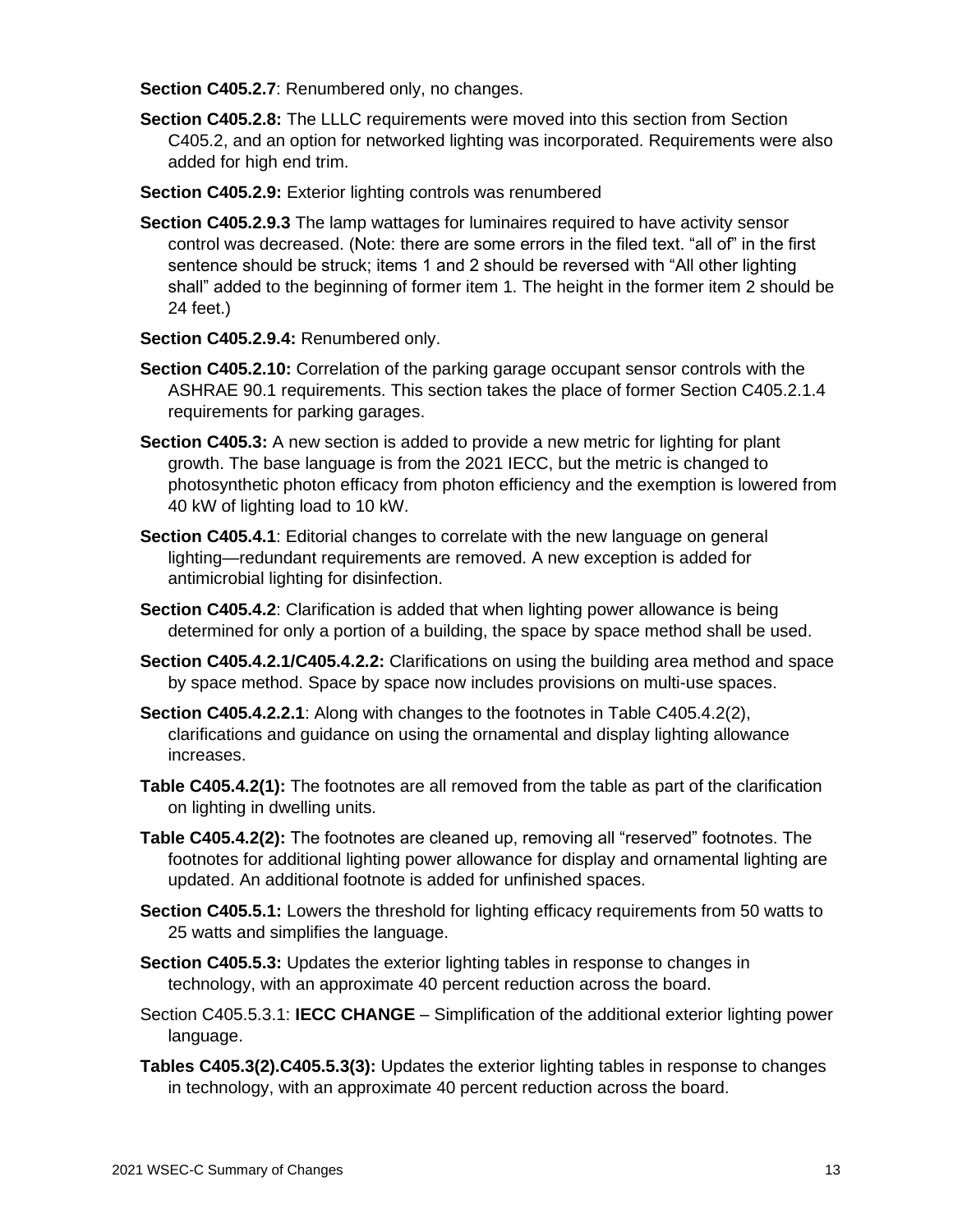- **Section C405.7.1**: New section requires electrical receptacles at dwelling unit gas appliances, to enable future installation of electric appliances.
- Section C405.9.2.1: **IECC CHANGE** The escalator energy recovery requirements were simplified. (Note: the second sentence of this section was removed by IECC errata and will be removed from the WSEC.)
- Section C405.10: **IECC CHANGE** The 2021 IECC added a section on automatic receptacle control that was essentially the same as the WSEC controlled receptacles section. The IECC language was adopted in place of the WSEC language to better align with the model code.
- Section C405.11: **IECC CHANGE –** Clarification of the requirement for voltage drop, and extending the requirements to customer-owned service conductors.
- **Section C405.12:** New section that adds uninterruptible power supply efficiency requirements for computer rooms based on ENERGY STAR requirements.
- **Section C405**.13: Renumbered only, no changes.

## **Section C406 Additional Efficiency & Load Management**

- Section C406 is reformatted, and the credit requirements differ by occupancy type. The metric was changed to carbon emission and a standard of 0.1% reduction per point was set as the basis. The table has two options included that depend on the final action of the council. The required number of energy efficiency credits to be achieved has been increased by 16 percent, if the heat pump water heating proposal is adopted, and by approximately 33 percent if it is not.
- A number of new options were added to C406 by proposals: Low-Carbon district energy, Heat pump dryers, Enhanced Commercial Kitchen equipment, High performance temperature maintenance system, High efficiency circulation systems, Low flow showerheads for R-1 and R-2 occupancies, Clarification of service water heat pump efficiencies, Offsite Renewables
- Adds load management requirements for new buildings to prepare buildings to interact efficiency with the evolving electrical grid in the future. Corresponding change also made to Section C403.4.11.1.

## Section C407 Total Building Performance

- **Section C407.2/Table C407.2**: Editorial clarifications on the modeling process, with the mandatory compliance table updated with the new measures in the 2021 code, both from the IECC and state amendments.
- **Section C407.3**: Increases the stringency of the building performance factors used to set emissions targets which are based on regulated loads only by 10% over the previous code. Note that if the carbon emissions factors in Table C407.3(1) are updated during development of the 2022 code, the Building Performance Factors in Table C407.3(2) should be updated by PNNL to match the intent of this proposal—this will be done via public testimony.

A second metric for compliance has been added based on site energy performance that includes all loads (regulated and unregulated). The target for this new site energy metric is based on a tiered improvement from the 2018 WSEC to a 0.3 site energy use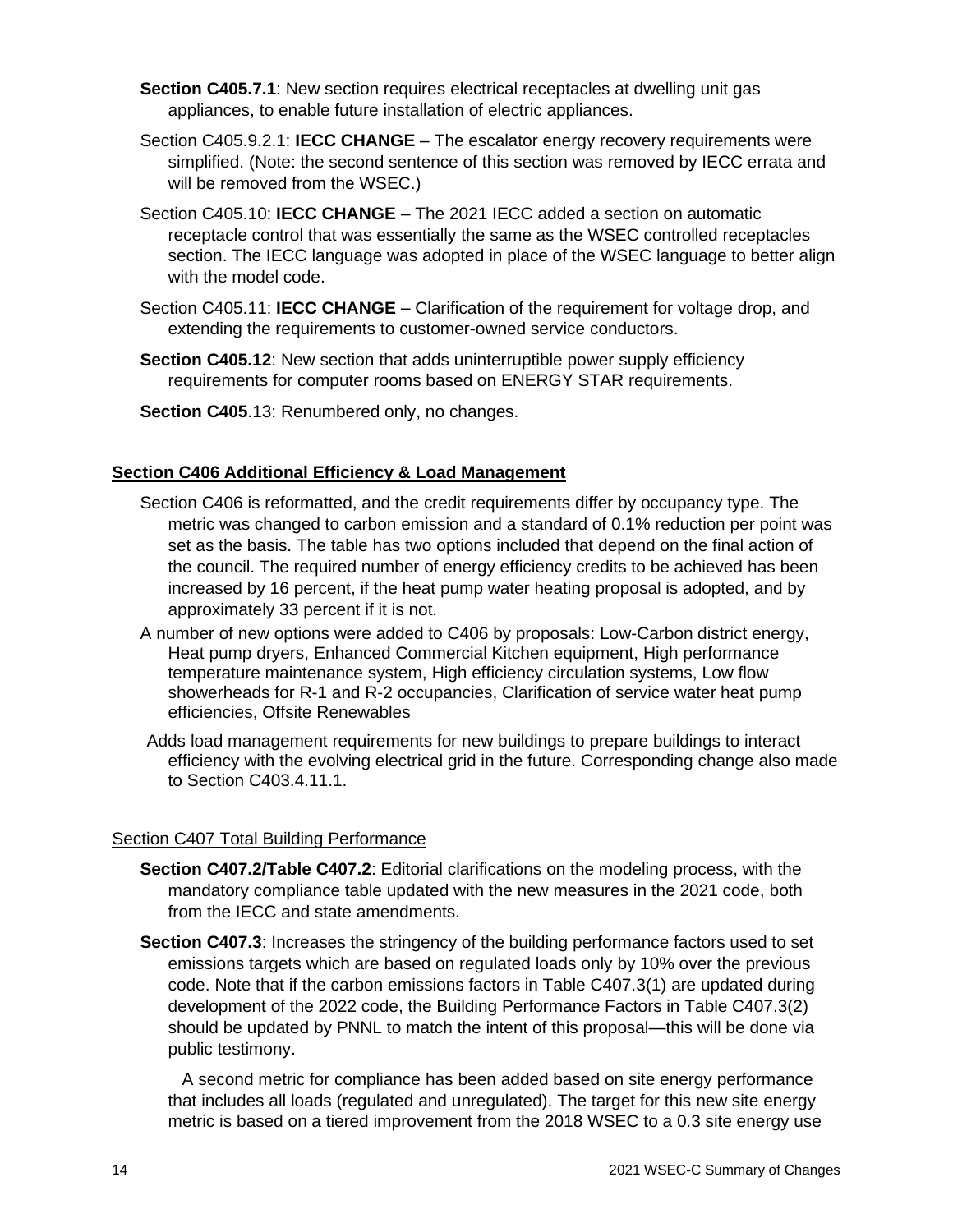performance index by 2030 compared to the Appendix G Standard 90.1-2004 baseline (see table and graph below). This is meant to meet the intent of the Washington State policy goal of having a code in 2030 that will result in new buildings that use 30% of the site energy of a building built to the 2006 WSEC.

A subsection was added on how to utilize low carbon district energy systems in the total building performance path.

#### **Section C408 Building Commissioning**

The thresholds for required commissioning in Section C408.1 were lowered.

#### **Section C409 Metering**

There were editorial changes for clarity throughout this section.

#### **Section C410 Refrigeration Systems**

The IECC completely restructured the refrigeration sections for the 2021 code. The result here is a hybrid of the changes to the 2021 code, including the new tables and modifications to retain some of the existing WSEC language to retain requirements for some federally unregulated applications.

#### Section C411 Renewable Energy

**Section C411** was renamed from Solar Readiness to Renewable Energy.

- **Section C411.1:** Requires on-site renewable energy generation for commercial buildings over 10,000 square feet at 0.5W per square foot.
- **Section C411.1.1:** Details on how on-site renewables interacts with Section C406, Additional efficiency requirements.
- **Section C411.2:** Details on how renewable energy works with Section C407, Total building performance method.
- **Section/Table C411.2.1:** Off-site renewable energy requirements and weighting factors. (Note: table is mis-numbered as C411.3.1)
- **Section C411.2.2:** Requirements for off-site renewables documentation.
- **Section C411.2.3:** Requirements for RECs.
- **Section C411.3**: Renumbering of existing solar readiness provisions. The first exception has been clarified, and a second exception added to provide guidance on application to existing buildings.
- **Section C411.3.1:** Clarification that area covered by mechanical equipment is not included in the percentage calculation.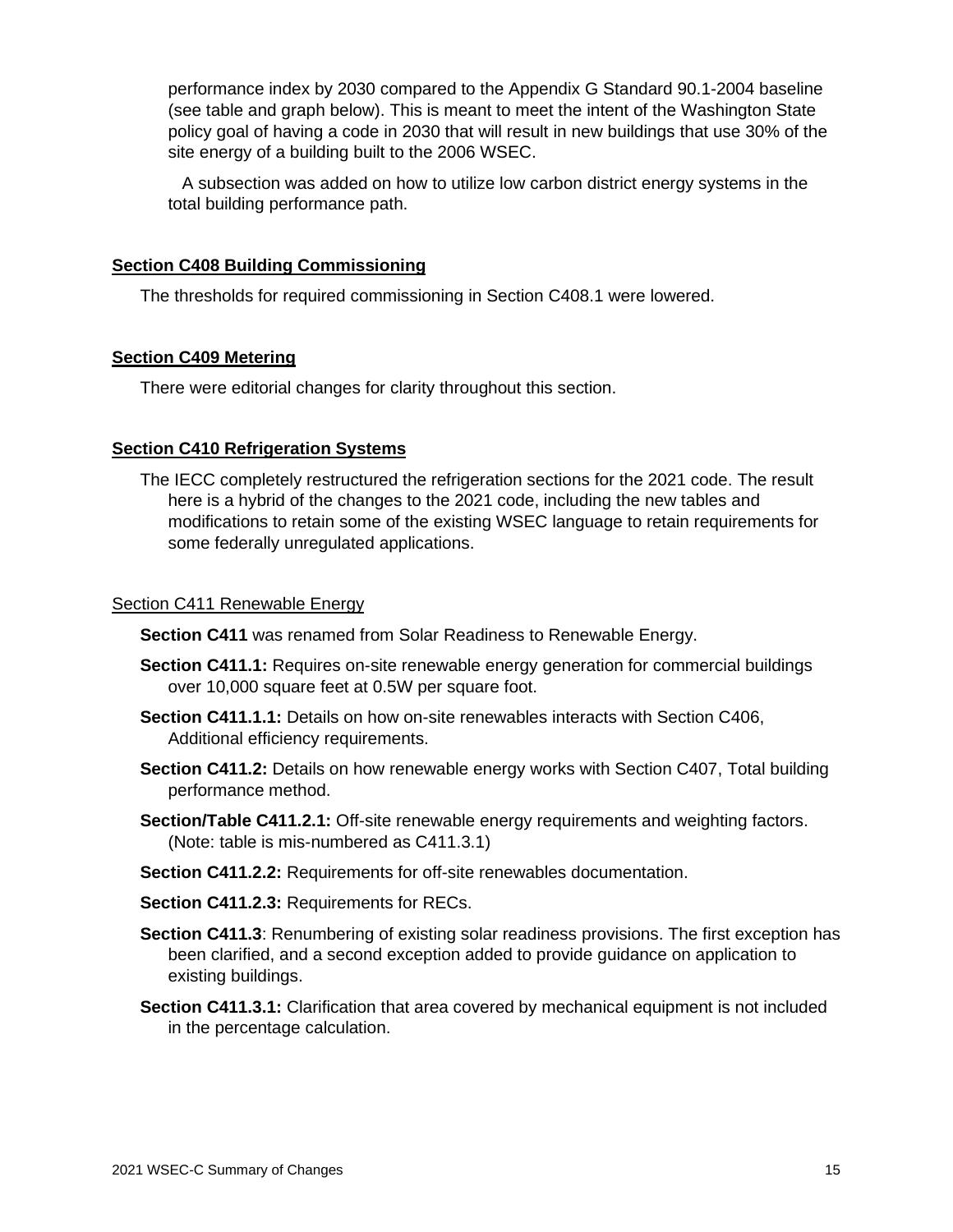## **Section C412 Compressed Air Systems NEW**

This is a new section proposed to regulate compressed air systems comprised of language from the Seattle code and California's Title 24 (2022 edition). This would apply to process loads

# **Chapter 5**

- **Section C501:** This section was rearranged slightly by ICC, with a few editorial changes.
- **Section C501.6:** The state amendment to this section was removed and it reverted back to the IECC language for historic buildings.
- **Section C502:** Various clarifying amendments were made throughout this section. Specific guidance was added in Section C502.1.1 and C502.1.2 on how to apply requirements for additional energy efficiency credits and renewable energy requirements to additions.
- **Section C503:** Various clarifying amendments were made throughout this section.
- **Section C503.2:** This section was moved to C505 and should have been struck.
- **Section C503.4:** There are two options proposed for Section C503.4 and subsections. Some of the proposals approved for inclusion in the proposed rule Option 1 does not include the heat pump space heating provisions from 21-GP1-103. Option 2 includes provisions from 21-GP1-103.
- An allowance of 0.6 in. wg for supply systems and 0.3 in. wg for exhaust/return/relief systems (where the combined total equals 0.9 in. wg) is allowed for additions/alterations. In addition, an extra allowance is provided where an adapter curb is needed.
- **Section C503.5:** There are two options proposed for Section C503.5, depending on the final action on provisions included in 21-GP1-136. Option 1 includes revisions that would be made if the heat pump water heater proposal is not adopted, and are editorial in nature. Option 2 would require replacement water heaters to be heat pump water heaters unless they qualify for one of the exceptions.
- **Section C503.6**: A new scoping section is added for replacement of components in pools and spas.
- **Section C507**: The lighting section was reformatted and renumbered. A subsection on new lighting was added to clarify that it needs to comply with all applicable lighting and commissioning provisions in the code. Section C503.7.2 requires alterations replacing 20 percent or more of existing lighting fixtures to comply with the lighting power allowance in Section C405. The previous threshold was 50 percent. The rest of the changes provide clarification only.
- **Section C505:** The IECC moved the change of space conditioning requirements to the C502 Additions section. It was felt that rather than being contained in that section or the current C503 Alterations section, it would make sense to move it to Section 505 and change the name to change of space conditioning, occupancy or use. So provisions from C503 were moved to C505 but makes no technical changes.

## **Chapter 6 Referenced Standards**

Various referenced standards were updated, and new standards added based on added provisions in the 2021 energy code.